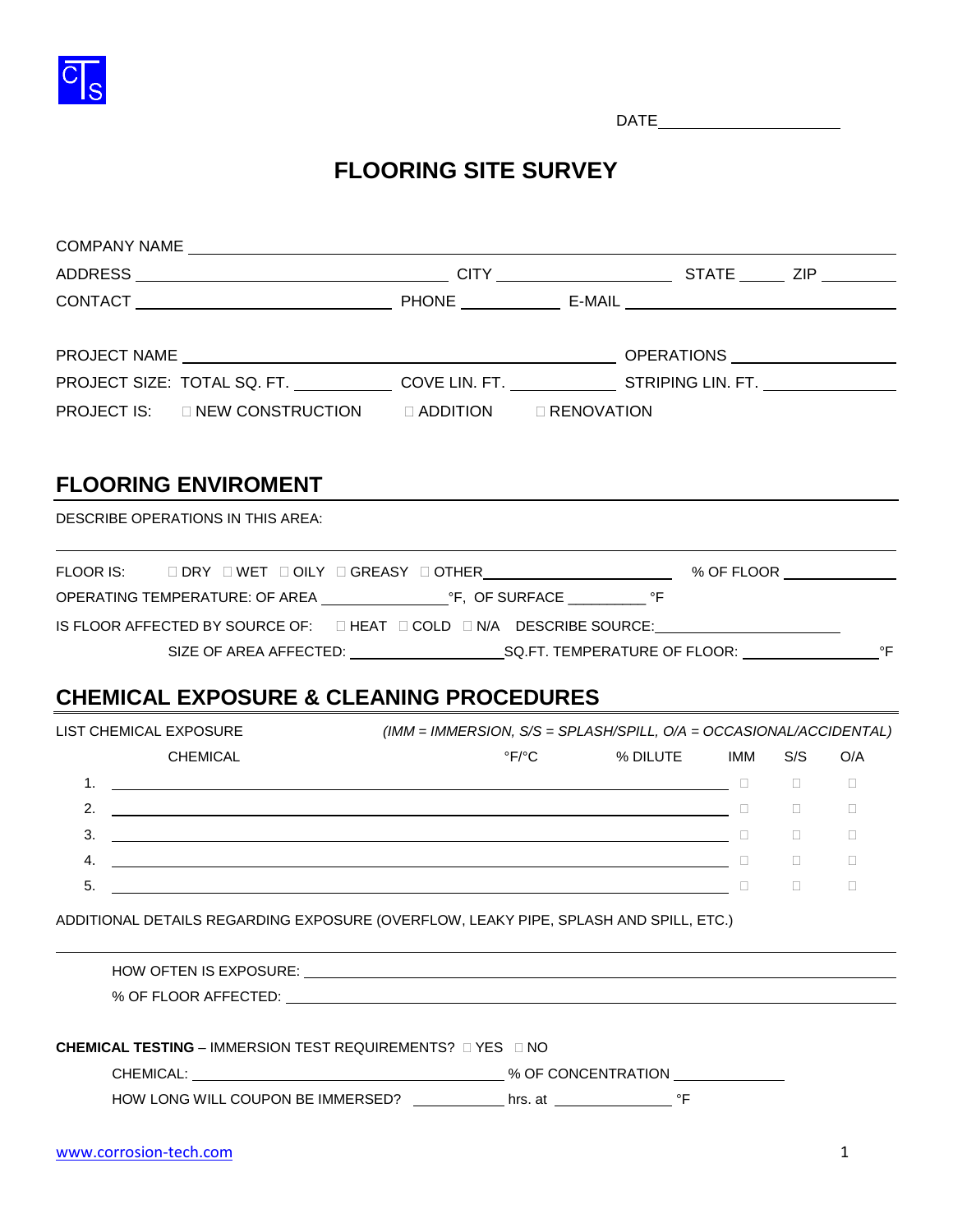

NORMAL CLEANING PROCEDURES: (SCRUBBER, MOP, HOSE, TEMPERATURE, STEAM CLEAN, CAUSTICS, ETC.):

HOW OFTEN IS AREA CLEANED? WHAT TYPE CLEANING SOLUTION?

#### **TRAFFIC CONDITIONS**

| TYPE OF TRAFFIC: | □ FOOT TRAFFIC ONLY □ PALLET JACKS □ FORK LIFTS □ VEHICLE □ SEMI-TRAILER TRUCK             |
|------------------|--------------------------------------------------------------------------------------------|
|                  |                                                                                            |
|                  | TYPE OF WHEEL: DIETAL DIPLASTIC DIRUBBER DIPNEUMATIC                                       |
|                  | DOES EXISTING SURFACE SHOW SIGNS OF EXCESSIVE WEAR DUE TO TRAFFIC?<br>$\Box$ YES $\Box$ NO |
|                  |                                                                                            |

#### **SUBSTRATE**

| IS SUBSTRATE CONCRETE? □ YES □ NO IF NOT, WHAT TYPE OF SUBSTRATE? ______________                                                                                                                                              |
|-------------------------------------------------------------------------------------------------------------------------------------------------------------------------------------------------------------------------------|
|                                                                                                                                                                                                                               |
| FLOOR IS: □ ON GRADE □ BELOW GRADE □ ABOVE GRADE (SPECIFY) _____________________                                                                                                                                              |
| IS THERE A VAPOR BARRIER? □ YES □ NO DOES AREA REQUIRE WATERPROOFING? □ YES □ NO                                                                                                                                              |
| CALCIUM CHLORIDE OR RELATIVE HUMIDITY TEST PERFORMED? $\Box$ YES $\Box$ NO RESULTS                                                                                                                                            |
| FLOOR IS: □ SINGLE POUR □ TWO COURSE □ CAP □ UNKNOWN, CUSTOMER INITIAL _______________                                                                                                                                        |
| IF TWO COURSE OR CAP, IS TOPPING LOOSE? IN THES IND                                                                                                                                                                           |
| DOES TOPPING SOUND HOLLOW WHEN TAPPED? □ YES □ NO                                                                                                                                                                             |
| WILL TOPPING BE REMOVED?<br><b>EXES DNO</b>                                                                                                                                                                                   |
| DOES THE CONCRETE CONTAIN CRACKS? DYES DNO                                                                                                                                                                                    |
| TYPE OF CRACKS: □ SURFACE (SHRINKAGE) □ STRUCTURAL □ MOVING □ NON-MOVING                                                                                                                                                      |
|                                                                                                                                                                                                                               |
| HOW WILL CRACKS BE ADDRESSED? THE RESERVED ON A 200 SET OF STREET AND THE RESERVED ON A 200 SET OF STREET AND THE RESERVED ON A 200 SET OF STREET AND A 200 SET OF STREET AND A 200 SET OF STREET AND A 200 SET OF STREET AND |
| SUBSTRATE CONDITION: 0 GOOD 0 EXPOSED AGGREGATE 0 UNEVEN, SPALLED 0 CHEMICAL CORRODED, POWDERED                                                                                                                               |
| IS CONCRETE DETERIORATED IN ANY AREA? □ YES □ NO                                                                                                                                                                              |
|                                                                                                                                                                                                                               |
| HOW MUCH GROUT WILL BE NEEDED TO REPAIR? CU. FT.                                                                                                                                                                              |
| DOES AREA CONTAIN DRAINS? □ YES □ NO HOW MANY? _______TYPE: □ ROUND □ SQUARE □ TRENCH □ OTHER                                                                                                                                 |
| IF TRENCH DRAIN, WILL IT BE LINED? $\Box$ YES $\Box$ NO                                                                                                                                                                       |
|                                                                                                                                                                                                                               |
|                                                                                                                                                                                                                               |
| MATERIAL TO BE REMOVED: LERICK LEQUARRY TILE LEVINYL TILE LE COATINGS LEGROUT BED LE CURING COMPOUNG                                                                                                                          |
| PLANNED SURFACE PREP: □ ACID ETCH □ SHOT-BLAST □ SCARIFY □ HAND-GRIND □ SANDBLAST □ OTHER                                                                                                                                     |
| DUST ALLOWED? J YES D NO                                                                                                                                                                                                      |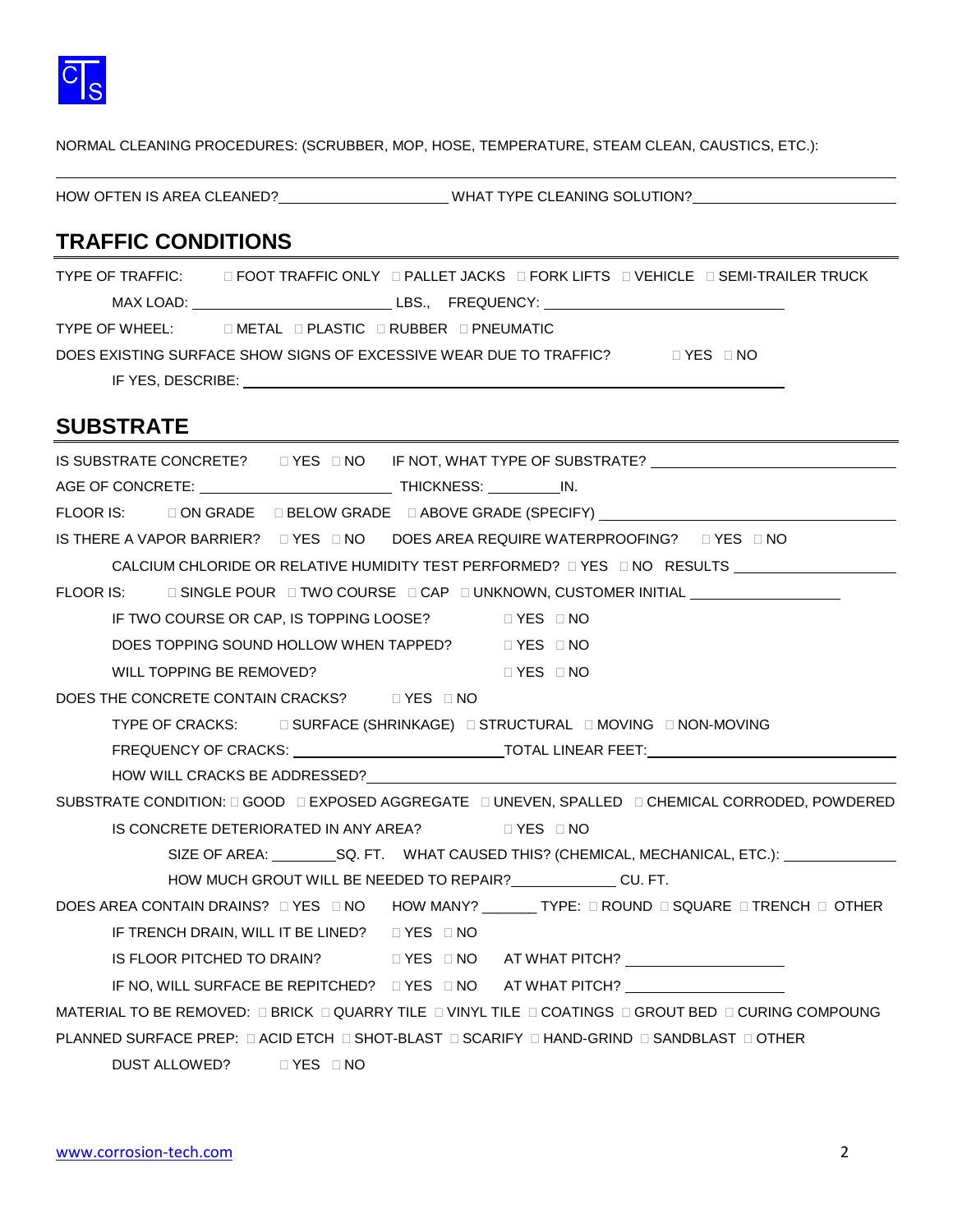

#### **TOPPINGS**

| WAS CONCRETE EVER: $\Box$ RESURFACED $\Box$ COATED |                                                                                                                                                               |  |  |
|----------------------------------------------------|---------------------------------------------------------------------------------------------------------------------------------------------------------------|--|--|
|                                                    | WHAT TYPE OF MATERIAL? THE POXY THRETHANE TROLYESTER THINYL ESTER THMMA THRICK<br>□ TILE □ CURING COMPOUND □ MASTIC □ VINYL □OTHER ██████████████████████████ |  |  |
|                                                    | HOW THICK IS TOPPING? NOW THICK IS TOPPING?                                                                                                                   |  |  |
|                                                    | IF TOPPING IS BRICK OR TILE. WHAT IS APPROX THICKNESS? IN THIS APPROVER IN.                                                                                   |  |  |
| LEVELING BED? IN.                                  |                                                                                                                                                               |  |  |
|                                                    | CONDITION OF TOPPING: WHAT PERCENT IS INTACT? WE SQ.FT.                                                                                                       |  |  |
|                                                    |                                                                                                                                                               |  |  |
|                                                    | HOW WILL TOPPING BE REMOVED? THE RESERVED OF THE NOT, WHY?                                                                                                    |  |  |
|                                                    | IF FAILED MATERIAL PRESENT, THEORETICAL REASON: Network and the contract of the contract of the contract of the                                               |  |  |
|                                                    |                                                                                                                                                               |  |  |

#### **JOINTS**

| IS JOINT CURRENTLY FILLED? DYES DNO<br>WITH WHAT TYPE OF SEALANT? (URETHANE, ACRYLIC, PLASTIC STRIP, ETC.) ________________________________<br>CONTROL CONSTRUCTION JOINTS: HOW MANY LINEAR FEET OF JOINT? LIN. FT. WHAT IS AVG WIDTH? IN.<br>KEY-IN OR CHASE REQ'D? □ YES □ NO ____________________________LIN. FT. | EXPANSION ISOLATION JOINTS: HOW MANY LINEAR FEET OF JOINT? LIN. FT. WHAT IS AVG WIDTH? IN. |  |
|----------------------------------------------------------------------------------------------------------------------------------------------------------------------------------------------------------------------------------------------------------------------------------------------------------------------|--------------------------------------------------------------------------------------------|--|
|                                                                                                                                                                                                                                                                                                                      |                                                                                            |  |
|                                                                                                                                                                                                                                                                                                                      |                                                                                            |  |
|                                                                                                                                                                                                                                                                                                                      |                                                                                            |  |
|                                                                                                                                                                                                                                                                                                                      |                                                                                            |  |
|                                                                                                                                                                                                                                                                                                                      |                                                                                            |  |
|                                                                                                                                                                                                                                                                                                                      |                                                                                            |  |

### **WALL SURFACE**

| WHAT IS THE EXISTING SURFACE?                                                                                   |                          |
|-----------------------------------------------------------------------------------------------------------------|--------------------------|
| <b>□ CONCRETE BLOCK    □ BRICK    □ WOOD    □ POURED CONCRETE    □ DRYWALL   □ OTHER</b>                        |                          |
| HAS WALL EVER BEEN COATED? □ YES □ NO   WHAT TYPE OF COATING? (ACRYLIC, EPOXY, ETC.) △ △ △ △ △ △ △ △            |                          |
| HOW THICK IS COATING? IS COATING PEELING OR FLAKING IN ANY AREAS?                                               | $\sqcap$ YES $\sqcap$ NO |
| HOW WILL WALL BE PREPARED? THE MANUSCRIPT OF THE STATE OF THE STATE OF THE STATE OF THE STATE OF THE STATE OF T |                          |
| DOES WALL SHOW SIGNS OF SETTLING CRACKS?<br>$\Box$ YES $\Box$ NO                                                |                          |

## **OTHER INSTALLATION CONSIDERATIONS**

| TOTAL TIME NEEDED TO COMPLETE INSTALLATION: DAYS/HRS.                         |                                                                                                      |
|-------------------------------------------------------------------------------|------------------------------------------------------------------------------------------------------|
| OVERNIGHT TRAVEL REQUIRED? J YES JNO                                          |                                                                                                      |
|                                                                               | CUSTOMER TO TURN OVER AREA ON: ___________________CONTRACTOR TO TURN OVER AREA ON: _________________ |
| LABOR RATE WILL BE: $\Box$ STRAIGHT $\Box$ TIMETIME & HALF $\Box$ DOUBLE TIME |                                                                                                      |
| LABOR WILL BE: $\Box$ UNION $\Box$ NON-UNION $\Box$ PREVAILING WAGE           |                                                                                                      |
| IF OUTSIDE, IS AREA: $\square$ COVERED $\square$ UNCOVERED                    |                                                                                                      |
| CAN MEN REACH UNDER MACHINERY. TANKS. ETC.? $\square$ YES $\square$ NO        |                                                                                                      |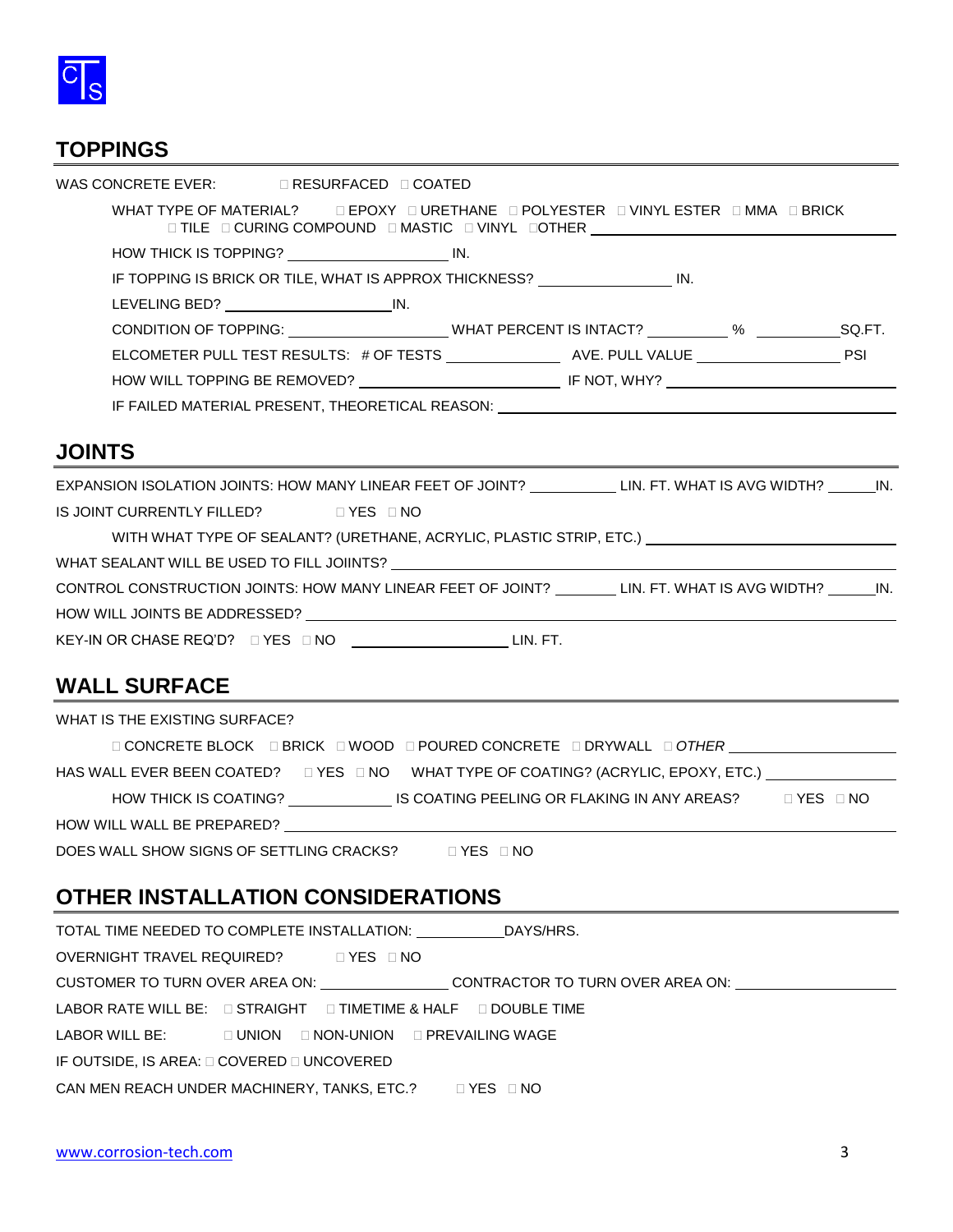

| ELECTRICITY AVAILABLE: □ 110v. □ 220v. □ 440v. UIGHTING: □ FINISHED □ TEMPORARY                                                                                                       |                                                                                  |  |  |  |  |  |  |
|---------------------------------------------------------------------------------------------------------------------------------------------------------------------------------------|----------------------------------------------------------------------------------|--|--|--|--|--|--|
|                                                                                                                                                                                       | IF TEMPORARY, WIL ADDITIONAL LIGHTING BE REQUIRED? UP YES UNO                    |  |  |  |  |  |  |
| WILL AREA BE HEATED TO MINIMUM OF 60°F FOR STANDARD EPOXY INSTALLATION? $\Box$ YES $\Box$ NO                                                                                          |                                                                                  |  |  |  |  |  |  |
|                                                                                                                                                                                       | IF NO, WILL HEATERS BE NEEDED? □ YES □ NO HOW MANY? ____________________________ |  |  |  |  |  |  |
|                                                                                                                                                                                       |                                                                                  |  |  |  |  |  |  |
| WILL MATERIAL BE STORED ABOVE 60°F: □ IN AREA □ OTHER LOCATION UNIVERALLY ALLOWER AND THE STORED ABOVE 60°F: □ IN AREA □ OTHER LOCATION UNIVERALLY ALLOWER AND THE STORED ABOVE 60°F: |                                                                                  |  |  |  |  |  |  |
| WILL CUSTOMER COOPERATE WITH MOVING OF MATERIAL? $\Box$ YES $\Box$ NO                                                                                                                 |                                                                                  |  |  |  |  |  |  |
|                                                                                                                                                                                       |                                                                                  |  |  |  |  |  |  |
| WILL CUSTOMER HANDLE TRASH REMOVAL? $\Box$ YES $\Box$ NO                                                                                                                              |                                                                                  |  |  |  |  |  |  |
|                                                                                                                                                                                       |                                                                                  |  |  |  |  |  |  |
|                                                                                                                                                                                       |                                                                                  |  |  |  |  |  |  |
|                                                                                                                                                                                       |                                                                                  |  |  |  |  |  |  |
|                                                                                                                                                                                       |                                                                                  |  |  |  |  |  |  |
|                                                                                                                                                                                       |                                                                                  |  |  |  |  |  |  |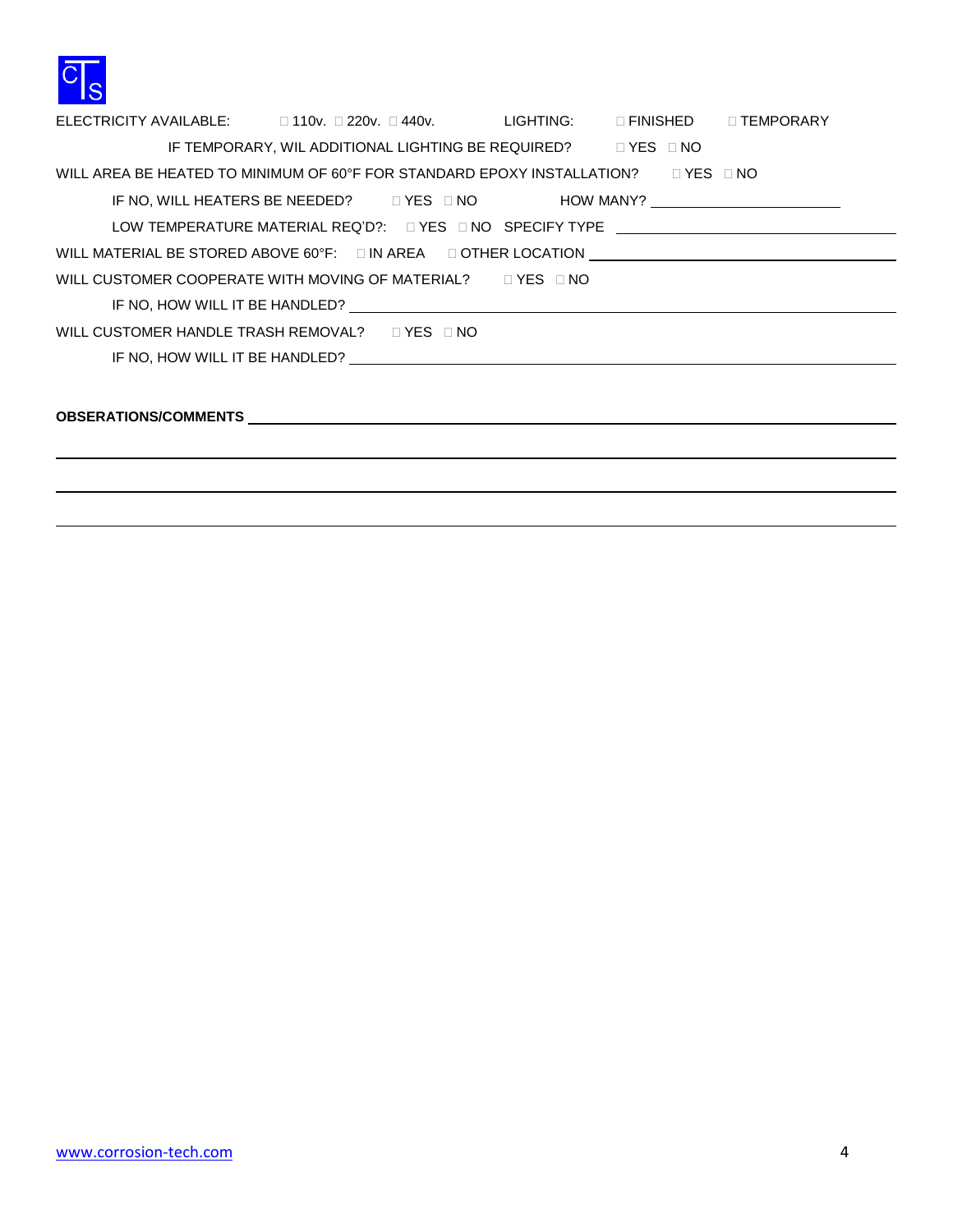

**NOTE:** ATTACH SKETCH OF AREA INCLUDING DIMENSIONS, LOCATIONS OF DRAINS, DOORS, COLUMNS, ETC.